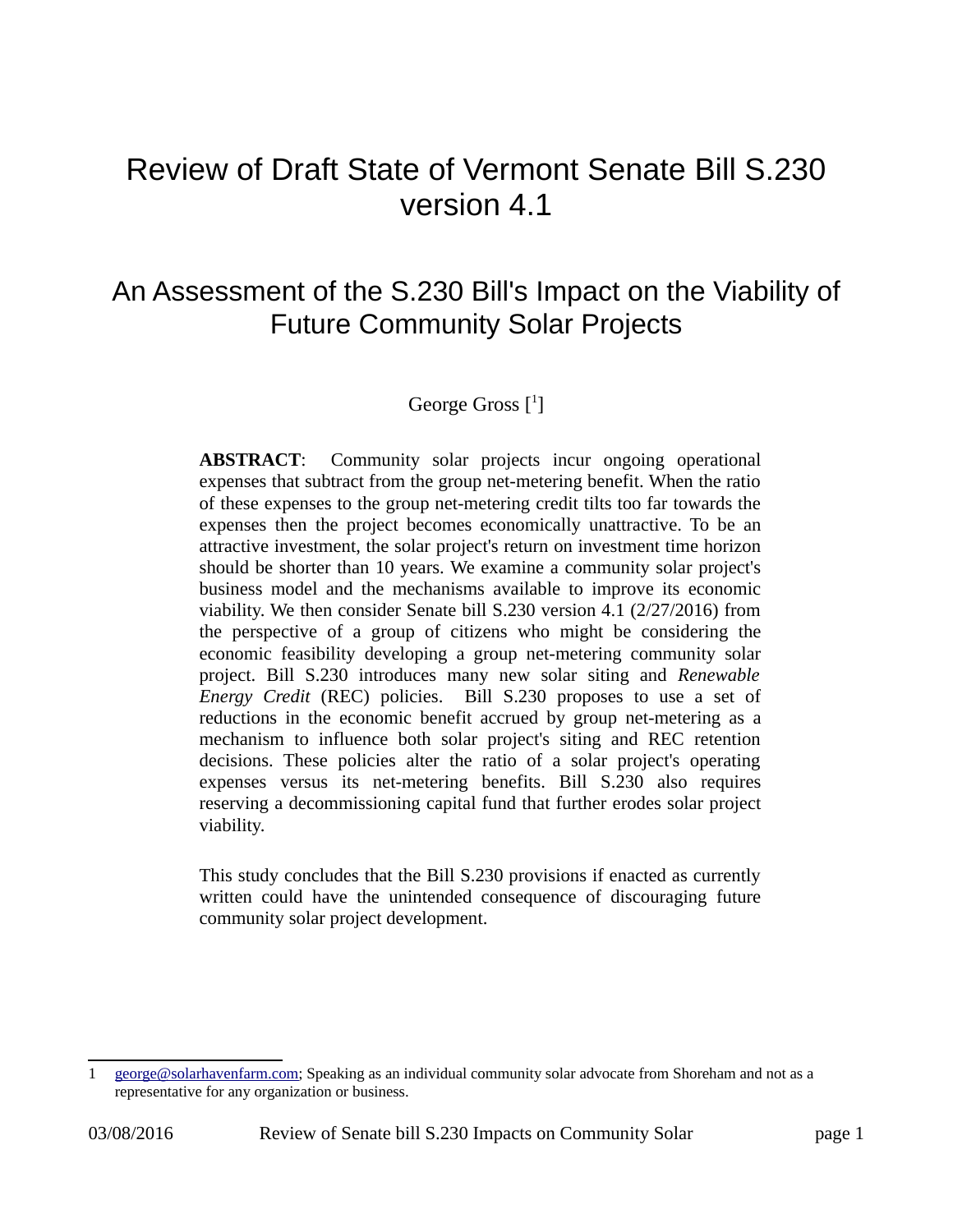#### **1. Introduction to a Community Solar Project Business Model**

Bringing a community solar project to fruition is far more difficult than it might appear to someone who has not carefully examined its underlying economics. This document introduces the reader to the basic framework of a community solar project's business model and the challenges of organizing a non-profit organization that will remain solvent while providing operational stewardship throughout the project's multi-decade life cycle.

The business model spreadsheet discussed here was developed in year 2014 by the *Community Owned Solar Cooperative Inc.* (hereafter referred to as the "*Solar Cooperative*"). The Solar Cooperative was a member owned consumer cooperative organized pursuant to State of Vermont 11 VSA § 991. The Solar Cooperative was ultimately disbanded in late 2014 because no site could be found that satisfied all of the many mandatory economic constraints and siting requirements. Although the solar project was not built, the Solar Cooperative's spreadsheet provides an instructive tool through which we can examine the economic cost consequences of the policies proposed by draft bill S.230.

#### **2. Initial Capital Outlays Independent of Project's Scale**

The proposed site was available on friendly long-term lease terms and it was obscured from all neighbors by trees on all borders . However, the site was over 500 feet from the nearest GMP power line and it would incur major capital outlays to extend power (\$8,600) and a service road to the site (\$16,000). It also would have had the excavation cost of clearing and leveling the field of shrubs and small trees (\$7,000). There was also a risk of the pilings supporting the solar racks encountering underground rock ledge. This would incur the extra cost of ballast mounted solar racks (\$10,000). All of these site preparation costs were not strongly sensitive to the project's power generation capacity.

Beyond site preparation, there are a number of initial capital costs that are more dependent on the site's characteristics than they are on the project's power generation capacity. The following table identifies those initial cost components that interact with provisions found in the bill S.230 (or do not interact).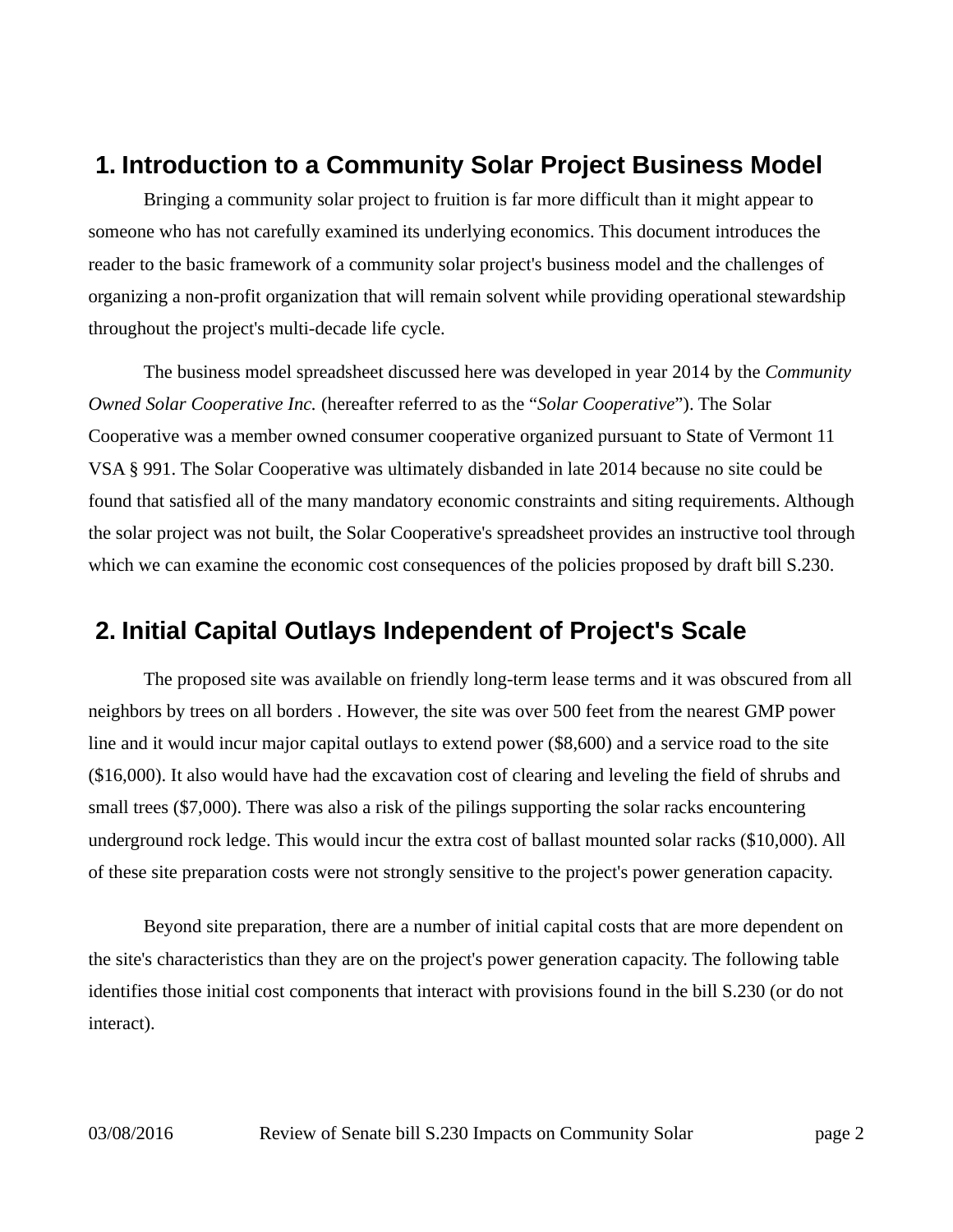| <b>Initial Capital Cost</b><br><b>Components</b>                                 | <b>How to Quantify a</b><br><b>Component's Estimated Cost</b>                                                                                                        | <b>Interaction with Bill S.230</b>                                                                                                         |
|----------------------------------------------------------------------------------|----------------------------------------------------------------------------------------------------------------------------------------------------------------------|--------------------------------------------------------------------------------------------------------------------------------------------|
| Service access road parallel to<br>power line                                    | \$25 per foot from nearest public<br>road                                                                                                                            | <b>YES</b> - Required for GMP power<br>line extension to meet town's<br>setback or to reduce visibility<br>from a public road right of way |
| Power line extension running<br>from nearest public power line to<br>solar site. | \$35 per foot when buried,<br>\$15 to \$25 when pole mounted                                                                                                         | $YES - To meet town's setback$<br>requirements or burial to satisfy<br>the aesthetics of a power line<br>right of way                      |
| Marketing and legal                                                              | \$1,000 per neighbor plus \$175 to<br>\$250 per hour for attorney<br>negotiations of a support letter or<br>a contract (MoU). PSB hearing:<br>\$50,000 to \$100,000. | $YES - to acquire support of the$<br>project from adjacent neighbors<br>or the town who might otherwise<br>litigate the CPG permit.        |
| Screening vegetation,<br>landscaping                                             | \$50 to \$75 per shrub or tree                                                                                                                                       | $YES – section (H)(5)(e)$                                                                                                                  |
| Fencing around the project's<br>perimeter                                        | \$322 per 50' fence fabric, \$12<br>per post, plus vendor's labor                                                                                                    | $NO$ – Required by NEC and<br>SoVT Dept. of Safety                                                                                         |
| Site preparation excavation and<br>land clearing                                 | \$75 to \$125 per hour of<br>excavator operator time                                                                                                                 | $YES - section (H)(5)(e)$                                                                                                                  |
| Power management equipment<br>and maintenance tool shed                          | \$30 per square foot                                                                                                                                                 | N <sub>O</sub>                                                                                                                             |
| <b>Construction loan interest</b>                                                | prime rate + prevailing market<br>rate based on perceived risk                                                                                                       | N <sub>O</sub>                                                                                                                             |
| <b>Construction insurance</b>                                                    | Not known                                                                                                                                                            | NO                                                                                                                                         |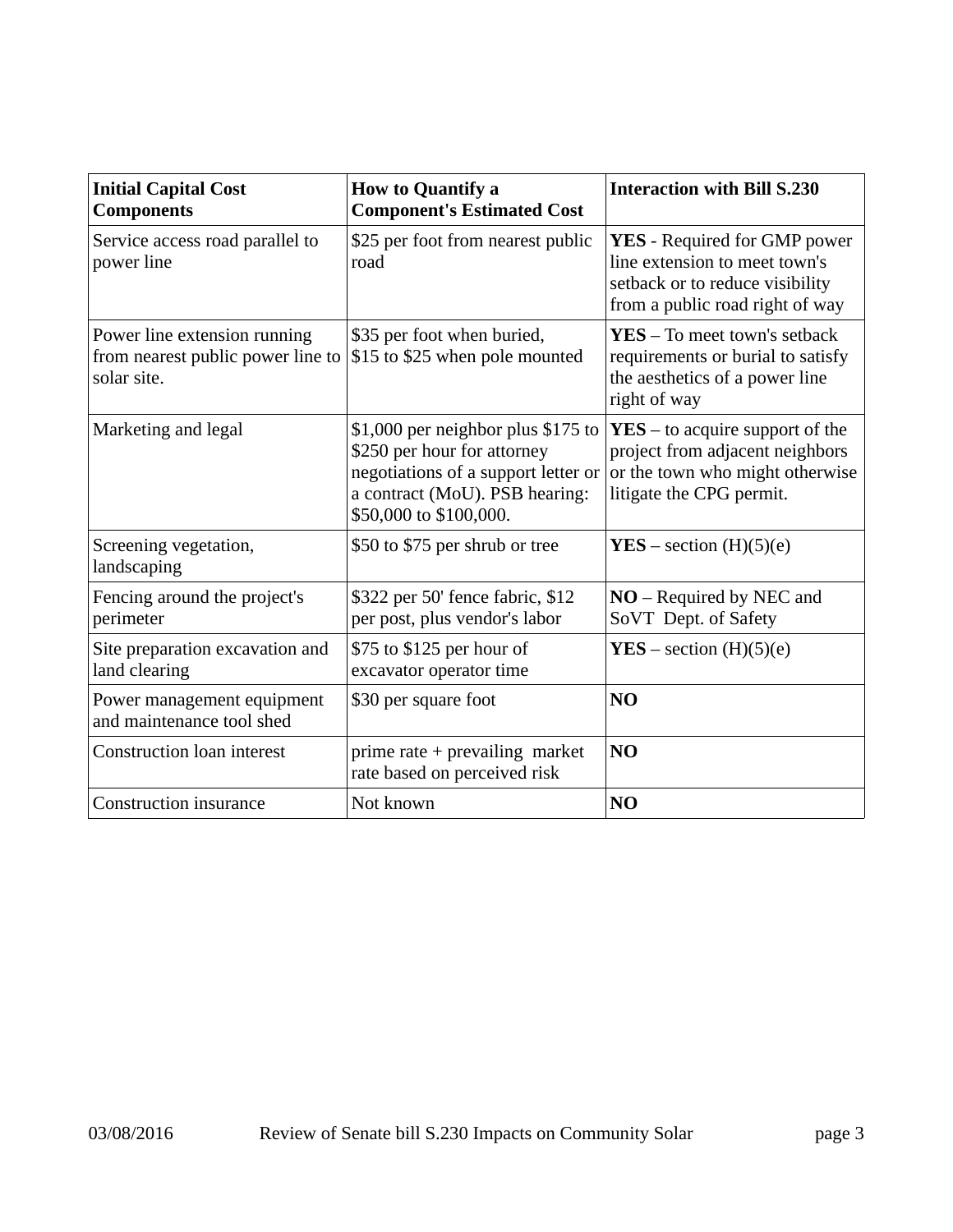## **3. Solar Project Ongoing Operational Expenses**

The following table identifies the project's operational expenses and an estimate of their annual costs for a 150 peak Kilowatt solar array. Unless noted otherwise the expense must be paid in cash instead of net meter credits.

| <b>Operational Expense Category</b>                                | <b>Cost Formula</b>                                                                                                                  | <b>Estimated</b><br><b>Annual Cost</b> |
|--------------------------------------------------------------------|--------------------------------------------------------------------------------------------------------------------------------------|----------------------------------------|
| Act 127: 32 VSA 8701 education<br>property tax                     | 4% of project's assessed value by<br>State of VT taxation dept.                                                                      | \$733                                  |
| Municipal property taxes exclusive<br>of education related         | \$5.325 per \$1,000 of project's<br>assessed value (town-specific)                                                                   | \$5,809                                |
| Insurance premium against liability,<br>property damage, etc.      | Guessed at 0.15% of the solar<br>project's capital value with a high<br>deductible.                                                  | \$750                                  |
| GMP power service fee per year,                                    | Single phase: \$0.436 * 365,                                                                                                         | \$159                                  |
| DSL Internet connection for solar<br>array remote FCAPS operations | $$50 * 12$ months                                                                                                                    | \$600                                  |
| Lawn cutting service                                               | $$50 * 10$ events                                                                                                                    | \$500                                  |
| Driveway snow removal service                                      | $$55*12$ events                                                                                                                      | \$660                                  |
| Accountant/tax preparation services                                | \$300 per year                                                                                                                       | \$300                                  |
| Legal expenses, post startup                                       | \$200 per hour * 2.5 hours per year                                                                                                  | \$500                                  |
| Project's administrative manager                                   | \$18.54 per hour $*$ 100 hours/year                                                                                                  | \$1,854                                |
| Reserve for solar equipment's repair<br>and replacement            | 2% failure rate for solar panels and<br>inverters over 25 year period, \$991<br>raw cost per solar panel and its<br>common equipment | \$500/year<br>for 630 solar<br>panels  |

These operational expenses sum to \$11,865 per year. As compensation in the lease agreement with the property owners, the property taxes would be paid by the Solar Cooperative. The \$5,809 municipal property tax is by far the largest fraction of the total operating expenses. This reflects this proposed solar site being located on a 22 acre property within the town's commercial zone at an assessed value of \$26,223 per acre plus an estimated solar array assessment of \$514,000. Total assessment value after solar array construction is \$1,090,900.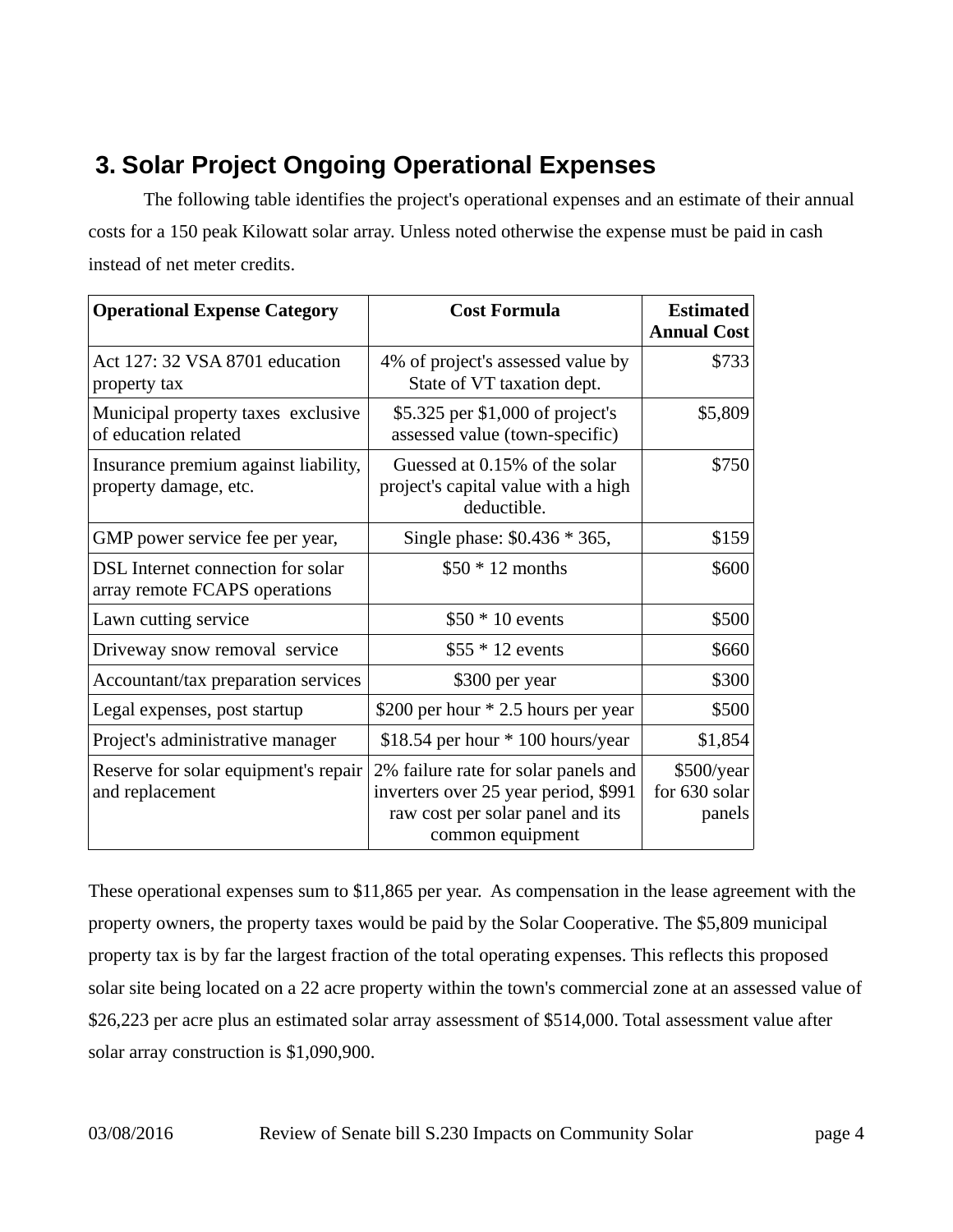It should be emphasized that this solar array site being located in a town's commercial zone is one of the primary reasons why the property tax is so high. Even if the solar site qualified as being "locally preferred" as specified by the S.230 definition of a Category II Net-Metering System criteria (8), the applicable net-metering credit adjustments could not adequately compensate for the premium taxes being paid for valuable commercial/industrial land. Yet a solar array arguably should be positioned in an industrial or commercial neighborhood, not a residential or Agricultural zone. This suggests bill S.230 should consider imposing a waiver on such municipal property taxes when the project is developed in a commercial or industrial zone.

#### **4. Solar Project Decommissioning Reserve Fund Cost**

The bill S.230 section 20 revises 30 V.S.A. § 248(u) to require a decommissioning performance bond or comparable reserve fund. Tearing down the solar project is anticipated to consume as much labor as was expended to construct the project. The assumption is that the solar panels, scrap metal, and copper wiring will have 10% salvage value [<sup>[2](#page-4-0)</sup>] of the original price, which would be about \$90 per solar panel. A consultant used by the Solar Cooperative estimated the installation labor and overhead cost component per solar panel at about \$266 per solar panel and common equipment rack slot. For a 150 KW solar array containing 630 solar panels, this implies a decommissioning reserve fund of \$110, 880 after subtracting the salvage value of the solar panels and copper wiring. The fund would have to inflate in value over the 40 year period the solar array is in service.

➔ **This raises a hard question: Where is that \$176 per solar panel of decommissioning money coming from? This is equal to about three years of net-metering credit from that solar panel. To be an attractive investment, the solar project's return on investment time horizon should be shorter than 10 years. Funding decommissioning appears to make that impossible to achieve.**

<span id="page-4-0"></span><sup>2</sup> Some solar panel chemistries contain rare elements, such as Germanium and Tellurium, that would be worth extracting from the panel.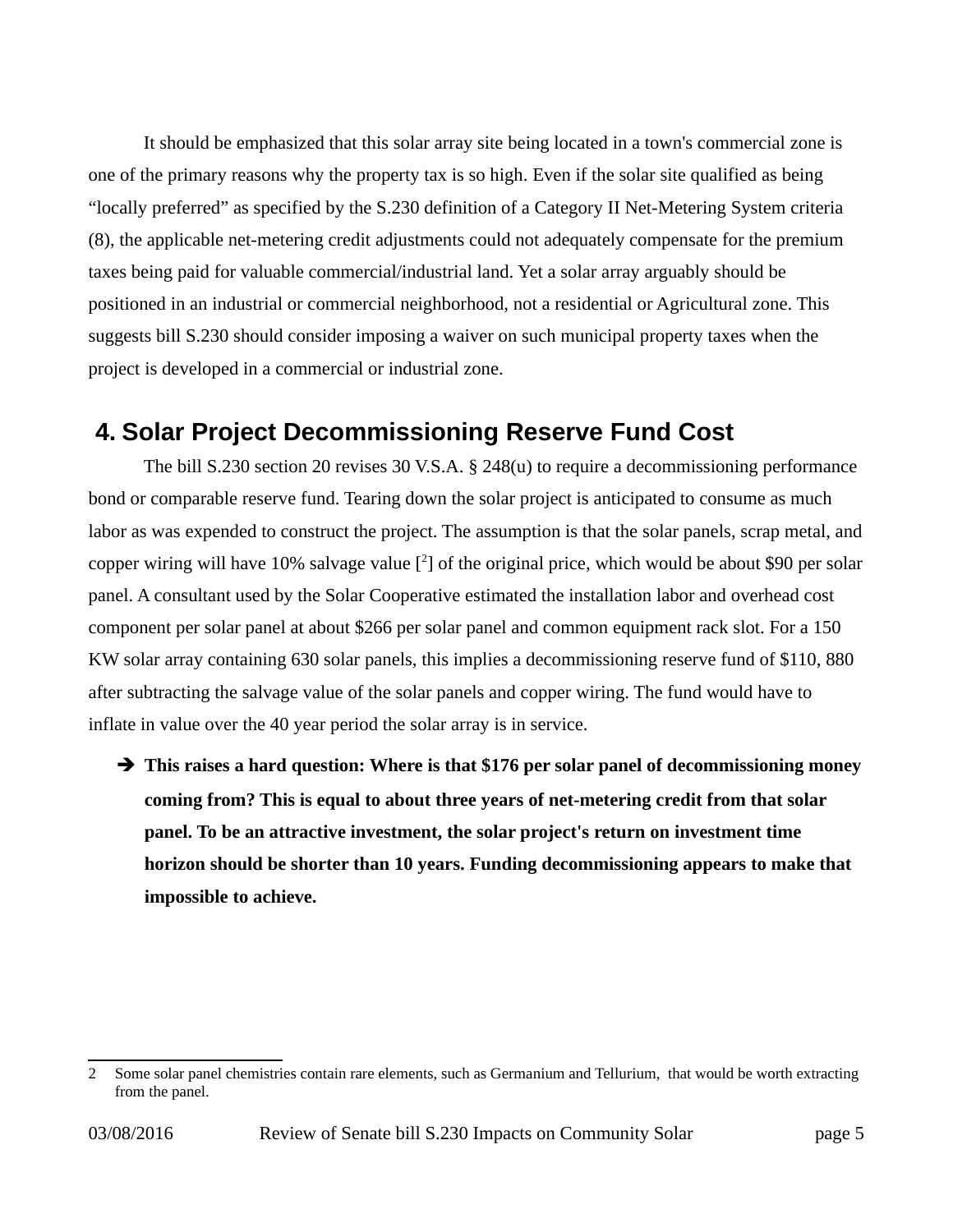### **5. Solar Project Revenue Streams**

A solar project has only four possible sources of revenue to pay for its operating expenses:

- 1. *Operational Overhead Paid by Solar* (OOPS) is simply assigning a subset of the array's netmetering credits to those vendors who are willing to accept such credits instead of cash as a payment for their services or products. This option works best for those vendors who have a long-term relationship with the Solar Cooperative.
- 2. *Solar Services Agreement* (SSA) is a long-term solar power purchase contract between the Solar Cooperative and one or more citizens and businesses who receive a net-meter credit on their electric utility bill each month. For each such solar Kilowatt-hour paid by net-metering to a person or business, they agree in return to pay the Solar Cooperative in cash a quantity less than the full value of the net-meter credit. The difference is a benefit to the individual or business. The cash payment to the Solar Cooperative defrays those operational expenses that must be paid in cash.
- 3. *Renewable Energy Credit* (REC) auction sale proceeds are the cash income acquired from selling the project's "renewable energy" bragging rights to a buyer who needs to offset their Carbon Dioxide pollution (or equivalent GHG emissions). The Solar Cooperative business model had elected to retain and retire its generated RECs and not give them away to the GMP utility. Therefore, this revenue source was being shunned by the Solar Cooperative. However, when bill S.230 goes into effect in January 2017, this choice comes at a cost of a \$0.06 per Kilowatt-hour penalty in the Solar Cooperative project's net-metering benefit. Total losses incurred by the Solar Cooperative claiming its project generates renewable energy are \$25,560 [ [3](#page-5-0) ]. **This provision of S.230 makes it effectively impossible for citizens to honestly claim they have invested in renewable energy unless they can afford to ignore the collateral economic penalties.**
- 4. *Operations, Administration, and Maintenance* (OA&M) annual fee paid per solar panel by the Solar Cooperative's membership.

03/08/2016 Review of Senate bill S.230 Impacts on Community Solar page 6

<span id="page-5-0"></span><sup>3</sup> The Solar Cooperative 150KW array would generate about 213 Megawatt-hours of electricity per year. At \$60 per MWh, the forfeited REC auction revenue is worth \$12,780. The forfeited \$0.06 net-metering benefit is also worth \$12,780, yielding a \$25,560 loss of revenue.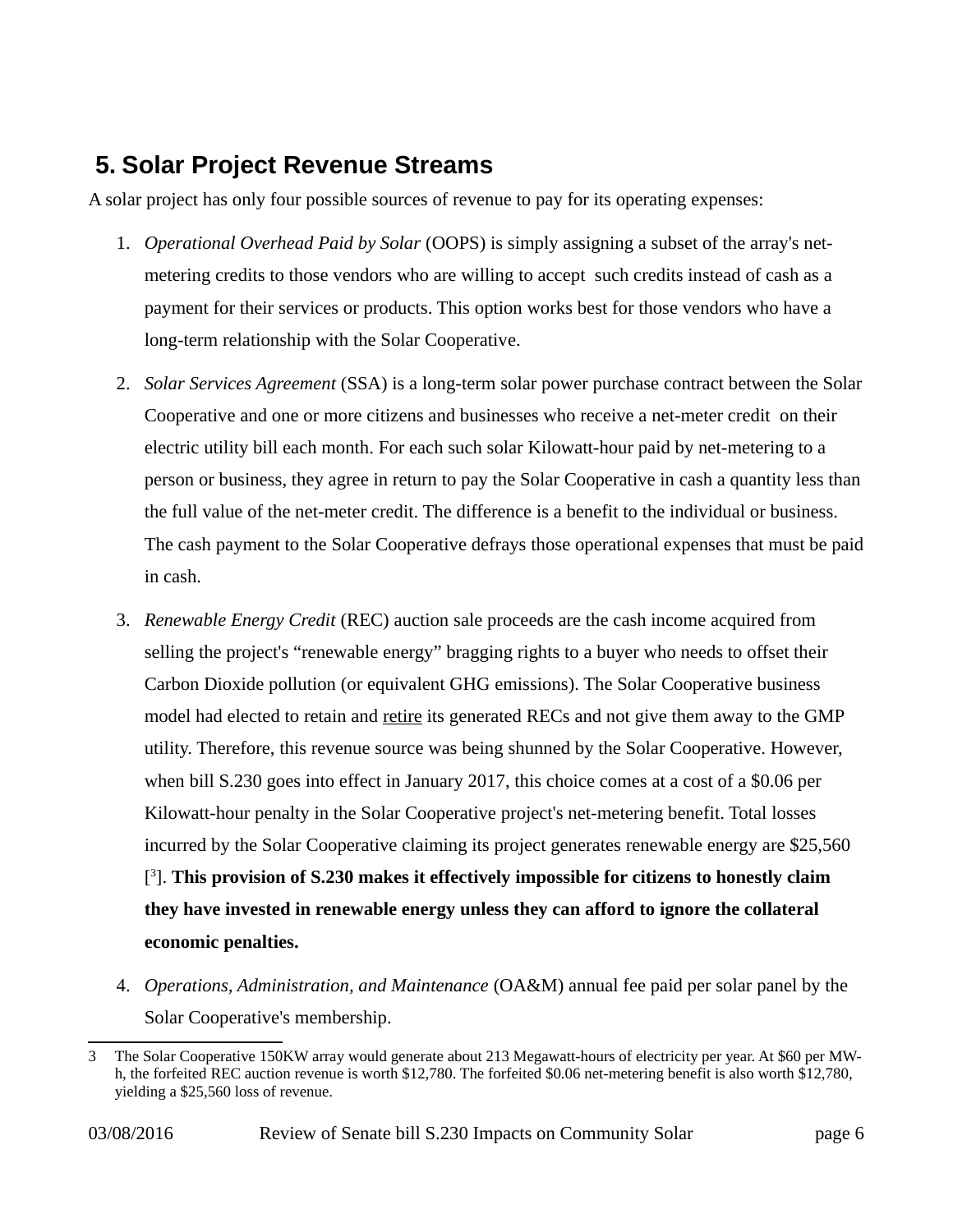For a 150 KW peak power solar array, some combination of the above revenue streams must add up to the \$18.83 per solar panel [<sup>[4](#page-6-0)</sup>]. If the solar array peak power was doubled in size to 300 KW peak AC and 1,240 solar panels then these operational expenses would be cut about in half.

As was explained earlier, community solar projects incur ongoing operational expenses that subtract from the group net-metering benefit. At the end of the day, the group net-metering credit is the solar project's only available revenue stream once the sale of RECs has been taken off the table. Both OOPS and SSA are simply net-meter credits being diverted to pay for expenses. When the ratio of operational expenses to the group net-metering credit tilts too far towards the expenses then the project becomes economically unattractive. To be an attractive investment, the solar project's return on investment time horizon should be shorter than 10 years.

#### **6. Project's Postmortem Analysis Key Lesson: Scale Matters**

For the most viable solar site among the seven that were considered by the Solar Cooperative, there turned out to be insurmountable cost barriers. We were particularly concerned about those initial capital outlays and operational costs that were fixed and did not depend on the scale of the project's power generation capacity. It seemed likely these factors would dampen the market's response to the solar project's offering of solar panels and its stock. If the scale of the project's power generation capacity could have been expanded beyond the ceiling imposed for the PSB lightweight group netmetering permitting process then these costs could shared over enough solar panels for the project to become feasible. Yet litigating a PSB permit process for a power generation capacity greater than 150 peak AC Kilowatts would cost an estimated \$50,000 to \$75,000.

The key observation drawn from this experience is that the economic viability of a solar project is fairly sensitive to the project having sufficient scale. Those initial capital and ongoing operational costs that are the same size regardless of the project's power generation capacity are best divided across a large number of solar panels  $[5]$  $[5]$  $[5]$  to keep the total cost of ownership per solar panel within the membership's ability and willingness to pay.

**→** An amendment to bill S.230 could remedy this issue by authorizing group net-metering projects

<span id="page-6-0"></span><sup>4</sup> This assumes \$11,865 operating expense / (630 solar panels).

<span id="page-6-1"></span><sup>5</sup> The Solar Cooperative's project had 630 solar panels sharing the \$41,600 of site preparation costs. This equals \$66 per solar panel which is more than one year of net-metering credits from a solar panel.